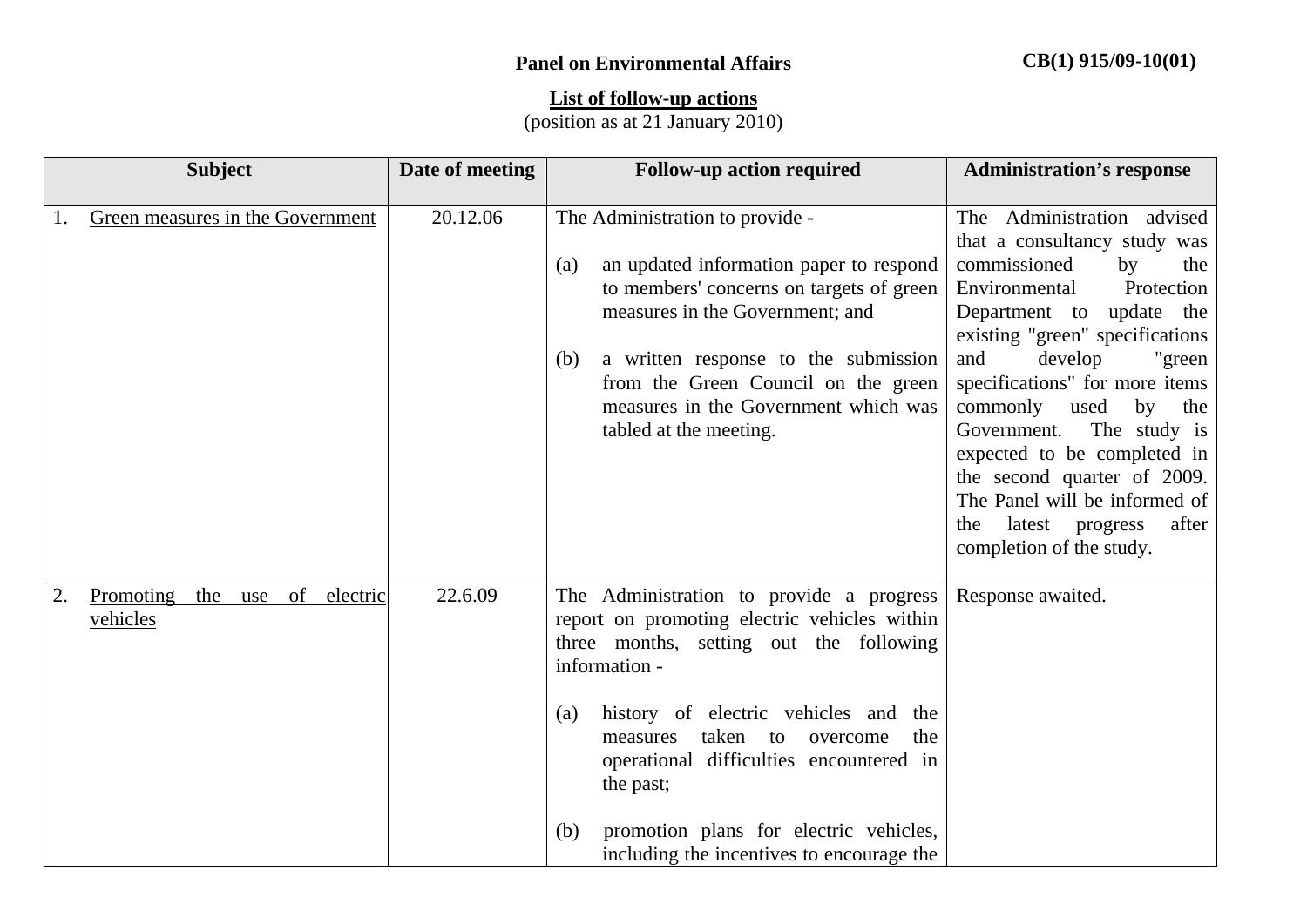| <b>Subject</b> | Date of meeting | <b>Follow-up action required</b>                                                                                                                                                                                                        | <b>Administration's response</b> |
|----------------|-----------------|-----------------------------------------------------------------------------------------------------------------------------------------------------------------------------------------------------------------------------------------|----------------------------------|
|                |                 | switch to electric vehicles, the time<br>frame for introduction of legislative<br>amendments and the provision of battery<br>charging facilities in Government and<br>private multi-storey car parks and<br>roadside metered car parks; |                                  |
|                |                 | supply of electric and hybrid vehicles as<br>(c)<br>well as details of the studies and testing<br>being conducted on these vehicles,<br>including "My Car";                                                                             |                                  |
|                |                 | vehicles in the Government and bus<br>(d)<br>fleets which could be replaced with<br>electric models and their replacement<br>programmes,                                                                                                |                                  |
|                |                 | measures taken to encourage<br>the<br>(e)<br>development of green<br>industries<br>associated with the manufacture of<br>accessory parts for electric vehicles;                                                                         |                                  |
|                |                 | impact on electricity supply arising from<br>(f)<br>charging of all electric vehicles at night<br>time; and                                                                                                                             |                                  |
|                |                 | electric<br>promotion<br>plans<br>for<br>(g)<br>motorcycles.                                                                                                                                                                            |                                  |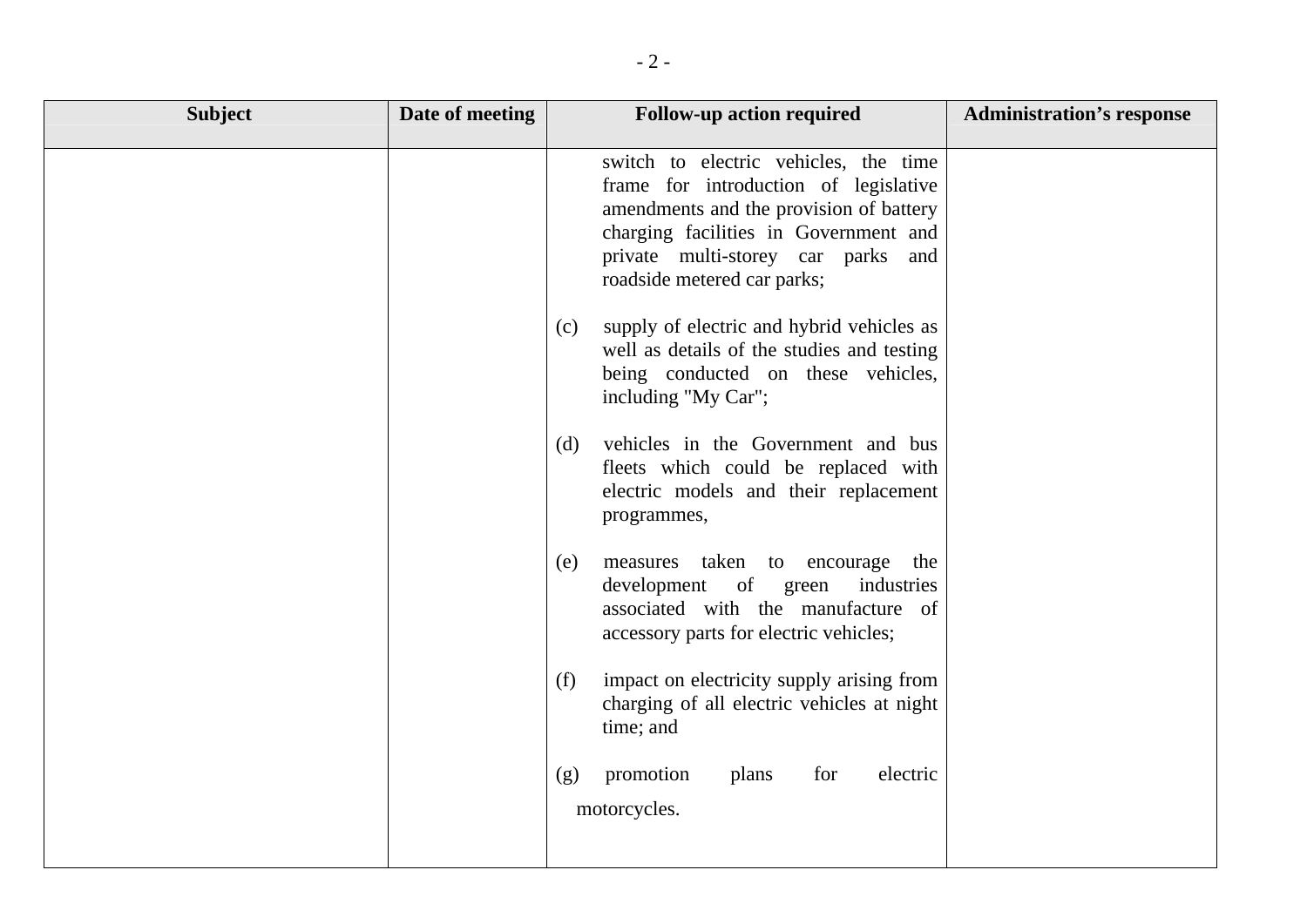| <b>Subject</b>                                                                                          | Date of meeting | <b>Follow-up action required</b>                                                                       | <b>Administration's response</b>                                                                                                                                                                                                                                                                                                                                                                                                                                                                                                                                                                                                                                                                                                                                                                                                       |
|---------------------------------------------------------------------------------------------------------|-----------------|--------------------------------------------------------------------------------------------------------|----------------------------------------------------------------------------------------------------------------------------------------------------------------------------------------------------------------------------------------------------------------------------------------------------------------------------------------------------------------------------------------------------------------------------------------------------------------------------------------------------------------------------------------------------------------------------------------------------------------------------------------------------------------------------------------------------------------------------------------------------------------------------------------------------------------------------------------|
|                                                                                                         |                 |                                                                                                        |                                                                                                                                                                                                                                                                                                                                                                                                                                                                                                                                                                                                                                                                                                                                                                                                                                        |
| framework<br>of<br>Legislative<br>3.<br>mandatory implementation of the<br><b>Building Energy Codes</b> | 15.7.09         | The Administration to provide a checklist on<br>the measures to improve building energy<br>efficiency. | Administration<br>The<br>has<br>advised that the Government's<br>initiatives<br>and<br>efforts<br>in<br>promoting green buildings,<br>including those which aim to<br>improve<br>building<br>energy<br>efficiency, have been set out in<br>the Administration's paper on<br>Green Buildings for the Panel<br>on Development and Panel on<br>Environmental Affairs<br>(LC)<br>No.<br>Paper<br>$CB(1)$ 589/09-10(04)).<br><b>Buildings</b><br>The<br>Energy<br>Efficiency Bill, which aims to<br>specify the minimum energy<br>efficiency<br>standards<br>for<br>buildings in Hong Kong by<br>mandating compliance with<br>the Building Energy Codes,<br>introduced into<br>the<br>was<br>Legislative Council on 9<br>December 2009. Details of<br>the legislative proposal are set<br>out in the relevant Legislative<br>Council Brief. |